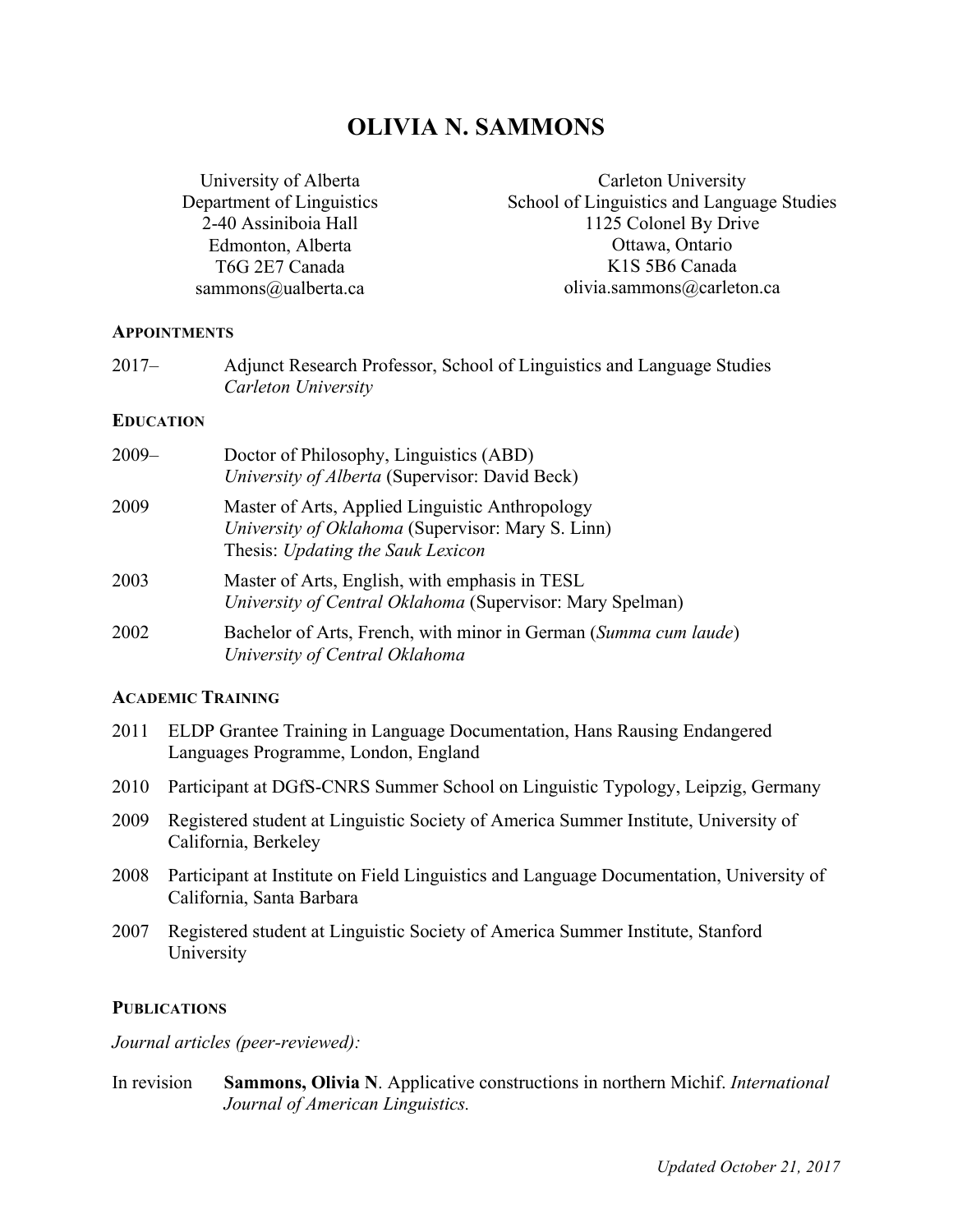| In prep. | Rosen, Nicole, Stewart, Jesse, and Olivia N. Sammons. Diachronic effects of<br>language contact in the synchronic Michif vowel system.                                                                                                        |
|----------|-----------------------------------------------------------------------------------------------------------------------------------------------------------------------------------------------------------------------------------------------|
| 2015     | <b>Sammons, Olivia N., Nadasdi, Terry, and Raymond Mougeon. 'Moving' through</b><br>the past: Thirty years of <i>avoir été</i> in Ontario French. <i>Journal of French Language</i><br>Studies 25(3): 397-422. doi:10.1017/S0959269514000362. |
| 2013     | Sammons, Olivia N. Leaving Ste. Madeleine: A Michif account. Canadian<br>Journal of Native Studies 33(2): 149–164.                                                                                                                            |

*Conference proceedings (peer-reviewed):*

- 2011 **Sammons, Olivia N.** and Wesley Y. Leonard. Breathing new life into Algonquian languages. In Monica Macaulay and J. Randolph Valentine (eds.), *Papers of the 43rd Algonquian Conference* 43: 207–224. Albany, New York: SUNY Press.
- 2010 **Sammons, Olivia N.** Algonquian languages in Oklahoma. In J. Randolph Valentine and Monica Macaulay (eds.), *Papers of the 42nd Algonquian Conference* 42: 230–253. Albany, New York: SUNY Press.

*Edited volumes:*

In prep. **Sammons, Olivia N.**, Hirata-Edds, Tracy, and Mizuki Miyashita (eds.) *Documenting Conversation*. Journal of Language Documentation & Conservation Special Publication. Honolulu: University of Hawai'i Press.

*Book chapters (peer-reviewed):*

| In prep. | Rosenblum, Daisy and <b>Olivia N. Sammons</b> . Documenting multimodal          |
|----------|---------------------------------------------------------------------------------|
|          | interaction: Workflows, data management, and archiving. In Olivia N. Sammons    |
|          | (ed.), <i>Documenting Conversation</i> . Journal of Language Documentation $\&$ |
|          | Conservation Special Publication. Honolulu: University of Hawai'i Press.        |

Under review **Sammons, Olivia N.** Enriching the record: The role of conversation in language documentation. In Heather Bliss and Leslie Saxon (eds.), *Language in the Present*. Journal of Language Documentation & Conservation Special Publication. Honolulu: University of Hawai'i Press.

*Reviews:*

2014 **Sammons, Olivia N.** Review of *The Handbook of Language Contact,* Ed. Raymond Hickey, 2012. Oxford: Wiley-Blackwell. Linguist List 25.1723. http://linguistlist.org/issues/25/25-1723.html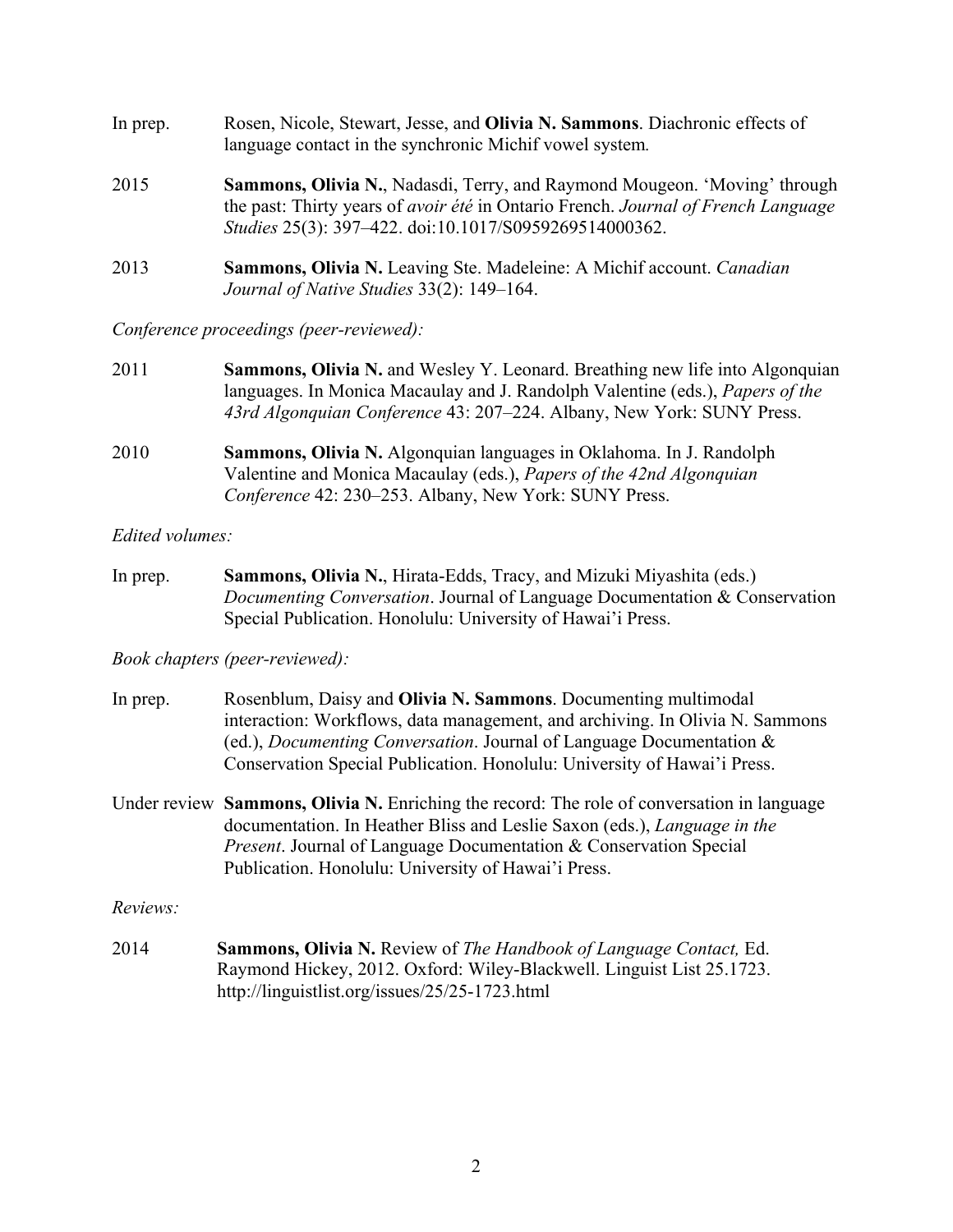# *Non-refereed publications:*

2009 **Sammons, Olivia N.** Updating the Sauk lexicon: Strategies and implications for language revitalization. In Daisy Rosenblum and Carrie Meeker (eds.), *Proceedings of the 12th Annual Workshop on American Indigenous Languages* 20: 46–69. UC, Santa Barbara.

# **GRANTS**

## *External research grants*

| 2014-2018     | U.S. National Science Foundation, Documenting Endangered Languages<br>Program: Digitization, Transcription, and Publication of Sauk Narratives. With                                                                  |
|---------------|-----------------------------------------------------------------------------------------------------------------------------------------------------------------------------------------------------------------------|
|               | Katheryn Grant and Jacob Manatowa-Bailey (Sauk Language Department, Sac<br>and Fox Nation of Oklahoma). \$90,996 USD                                                                                                  |
| 2014-2015     | Phillips Fund for Native American Research, American Philosophical Society:<br>Michif Texts. \$3,400 USD                                                                                                              |
| 2014-2015     | Jacobs Research Funds, Whatcom Museum: <i>Inflection in Michif.</i> \$3,125 CAD                                                                                                                                       |
| 2014-2015     | The Endangered Language Fund, Language Legacies Grant Program: Michif<br>Texts. \$2,000 USD (declined)                                                                                                                |
| $2011 - 2014$ | Individual Graduate Scholarship, Hans Rausing Endangered Languages Project:<br>Documenting Michif Variation. £69,556 (approx. \$113,879.35 CAD). Online:<br>http://www.hrelp.org/grants/projects/index.php?projid=282 |

*Internal research and travel grants*

| 2014 | Travel Award, Faculty of Graduate Studies and Research, University of Alberta.<br>\$1,000 CAD                                       |
|------|-------------------------------------------------------------------------------------------------------------------------------------|
| 2014 | Travel Grant, Department of Linguistics, University of Alberta. \$500 CAD                                                           |
| 2010 | Travel Grant, Department of Linguistics, University of Alberta. \$300 CAD                                                           |
| 2009 | Travel Grant, College of Arts and Sciences, University of Oklahoma. \$500 USD                                                       |
| 2008 | Research Grant, Graduate Student Senate, University of Oklahoma. \$297.50 USD                                                       |
| 2008 | Robberson Research Grant, Graduate College, University of Oklahoma. \$500 USD                                                       |
| 2008 | Travel Grant, College of Arts and Sciences, University of Oklahoma. \$500 USD                                                       |
| 2008 | Conference Grant, Graduate Student Senate, University of Oklahoma. \$110.82 USD                                                     |
| 2008 | Research Grant, Graduate Student Senate, University of Oklahoma. \$57.16 USD                                                        |
| 2007 | Conference Grant, Graduate Student Senate, University of Oklahoma. \$260.71 USD                                                     |
| 2007 | Research Grant, Graduate Student Senate, University of Oklahoma. \$242.84 USD                                                       |
| 2007 | Linguistic Society of America Summer Institute Funding, Euchee Dictionary<br>Project, U.S. National Science Foundation. \$2,800 USD |
| 2007 | Robberson Travel Grant, Graduate College, University of Oklahoma. \$500 USD                                                         |
| 2007 | Research Grant, Graduate Student Senate, University of Oklahoma. \$252 USD                                                          |
| 2006 | Conference Grant, Graduate Student Senate, University of Oklahoma. \$56 USD                                                         |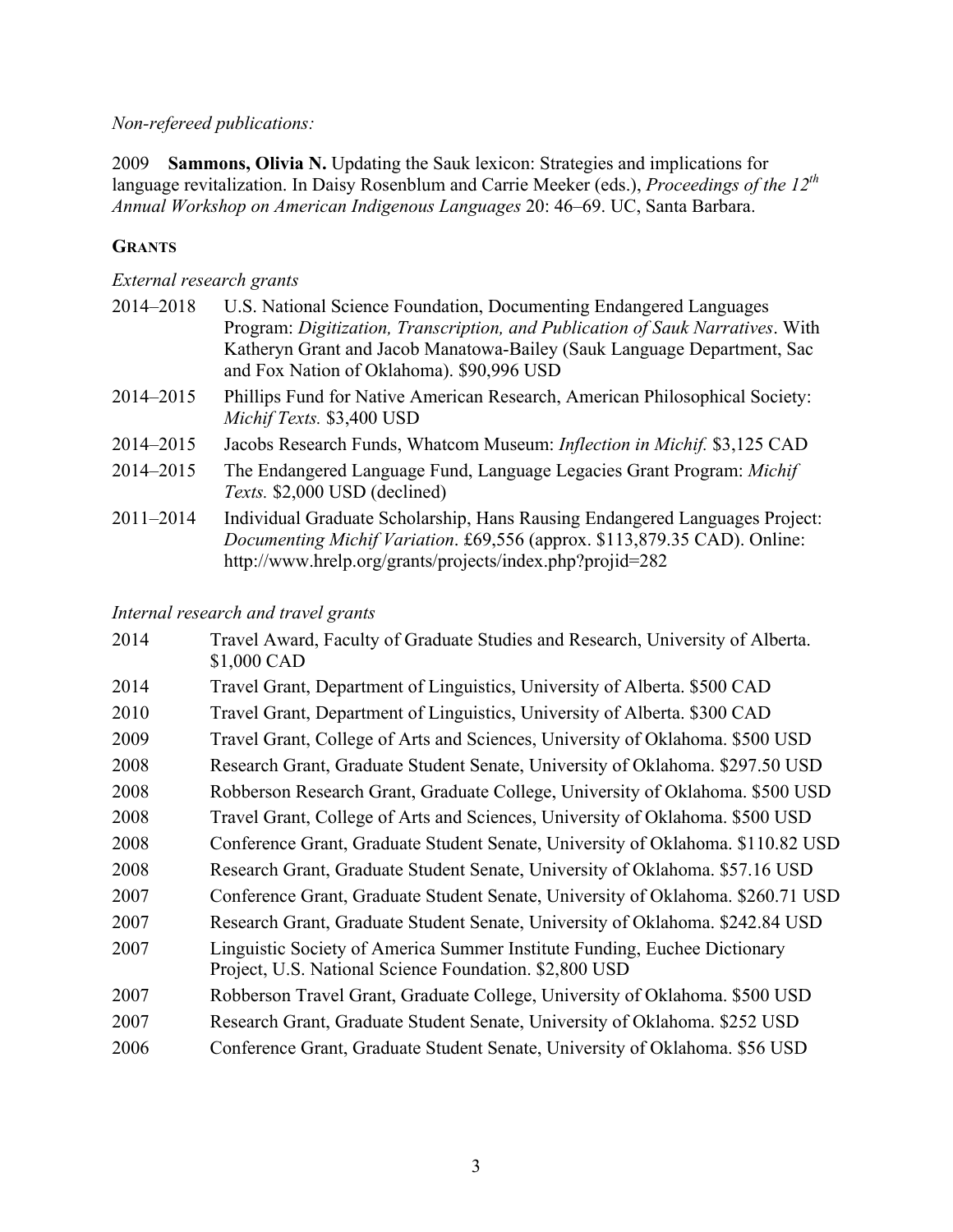# **SCHOLARSHIPS AND AWARDS**

| 2012      | Andrew Stewart Memorial Graduate Prize, Faculty of Graduate Studies and<br>Research, University of Alberta. \$5,000 CAD |
|-----------|-------------------------------------------------------------------------------------------------------------------------|
| 2012      | Margaret Brine Scholarship for Women, Canadian Federation of University<br>Women, Edmonton. (Honourable mention)        |
| 2009-2011 | FS Chia PhD Scholarship, Faculty of Graduate Studies and Research, University<br>of Alberta. \$48,000 CAD               |
| 2009-2011 | Provost Doctoral Entrance Award, Faculty of Graduate Studies and Research,<br>University of Alberta. \$17,060 CAD       |
| 2009      | Margaret W. Reynolds Fellowship, Linguistic Society of America. \$1,835 USD                                             |
| 2008      | Opler Endowment Award, Department of Anthropology, University of Oklahoma.<br>\$250 USD                                 |
| 2008      | Second Century Scholarship, College of Arts and Sciences, University of<br>Oklahoma. \$1,500 USD                        |
| 2006      | Opler Endowment Award, Department of Anthropology, University of Oklahoma.<br>\$250 USD                                 |
| 2001-2002 | Margaret T. Corr Scholarship, University of Central Oklahoma \$500 USD                                                  |
| 2001      | Julian & Irene Rothbaum Presidential Partners Achievement Award. \$500 USD                                              |
| 2000-2001 | Foundation Scholarship, University of Central Oklahoma. \$500 USD                                                       |
| 1999-2002 | Freshman Achievement Scholarship, University of Central Oklahoma. 4 funded<br>years                                     |

# **TEACHING EXPERIENCE**

# *Principal instructor*

| Talk it up! Everyday conversation in language documentation and revitalization,<br>Institute on Collaborative Language Research (CoLang), University of Florida,<br>Gainesville, June 2018. (with Nick Williams and Kristine Stenzel)        |
|----------------------------------------------------------------------------------------------------------------------------------------------------------------------------------------------------------------------------------------------|
| An introduction to motivations, tools, and techniques for incorporating everyday<br>conversation into language documentation and revitalization.                                                                                             |
| <i>Oral Annotation Methods</i> , Institute on Collaborative Language Research<br>(CoLang), University of Alaska, Fairbanks, June 2016. (with Christopher Cox)                                                                                |
| A practical introduction to oral annotation methods for documentary linguistics<br>and language revitalization. (Enrollment: 20)                                                                                                             |
| <i>Introduction to Linguistics II</i> (LING 102), Department of Linguistics, University<br>of Alberta, Winter 2013.                                                                                                                          |
| An introduction to cross-disciplinary and applied areas in linguistics (e.g., first<br>language acquisition, second language acquisition, psycholinguistics,<br>neurolinguistics, sociolinguistics). (Enrollment: 68; supervision of one TA) |
|                                                                                                                                                                                                                                              |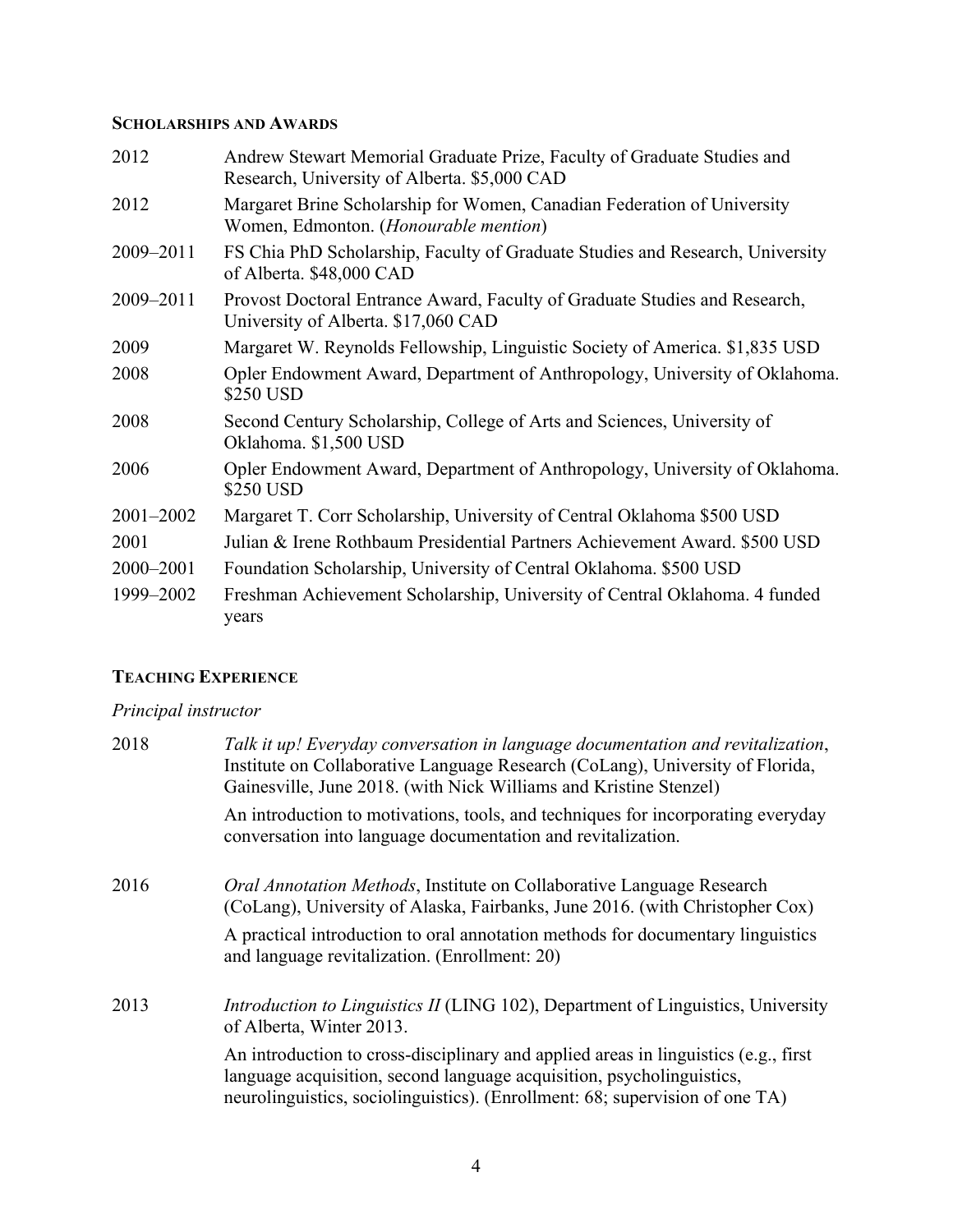| 2012 | Piikishkweetak eñ Michif: Introduction to Michif (LING 311), Canadian<br>Indigenous Languages and Literacy Development Institute (CILLDI), University<br>of Alberta, July 9-18. (with Heather Souter) |
|------|-------------------------------------------------------------------------------------------------------------------------------------------------------------------------------------------------------|
|      | An introduction to linguistic and sociocultural aspects of Michif, as well as<br>exposure to and practical experience in current models of language revitalization.<br>(Enrollment: 5)                |
| 2005 | <i>English Composition and Research</i> (ENG 1213), Department of English,<br>University of Central Oklahoma, Spring 2005.                                                                            |
|      | Helps students to write clear, concise, and coherent academic prose in both<br>expository and persuasive modes, with an emphasis on improving research and<br>investigative skills.                   |
| 2004 | <i>English Composition for Internationals (ENG 1153), Department of English,</i><br>University of Central Oklahoma, Fall 2004.                                                                        |
|      | Helps students to write clear, concise, and coherent academic prose in both<br>expository and persuasive modes, with an emphasis on improving research and                                            |

investigative skills. Designed for L2 English speakers.

# *Teaching Assistantships*

| 2012-2013 | <i>Introduction to Linguistics I</i> (LING 101)                                                                                                                                           |
|-----------|-------------------------------------------------------------------------------------------------------------------------------------------------------------------------------------------|
|           | Tutorial Instructor, Department of Linguistics, University of Alberta (Fall 2012,<br>Winter $2013$ )                                                                                      |
| 2012      | Phonological Acquisition (LING 420)                                                                                                                                                       |
|           | Teaching Assistant for Paula Chesley, Department of Linguistics, University of<br>Alberta ( <i>Winter 2012</i> ).                                                                         |
| 2012      | <i>Introduction to Linguistic Analysis</i> (LING 101)                                                                                                                                     |
|           | Teaching Assistant, Department of Linguistics, University of Alberta (Winter<br>2012, Fall 2012).                                                                                         |
| 2010      | Introduction to Linguistic Analysis for Indigenous Language Revitalization<br>(LING 111)                                                                                                  |
|           | Teaching Assistant for Darin Flynn. Canadian Indigenous Languages and<br>Literacy Development Institute (Community Linguist Certificate Program),<br>University of Alberta (Summer 2010). |
| 2007      | Native American Languages Program, University of Oklahoma                                                                                                                                 |
|           | Teaching Assistant, University of Oklahoma. Collaborated with Native language<br>instructors to design and implement curriculum for Native language instruction<br><i>(Spring 2007).</i>  |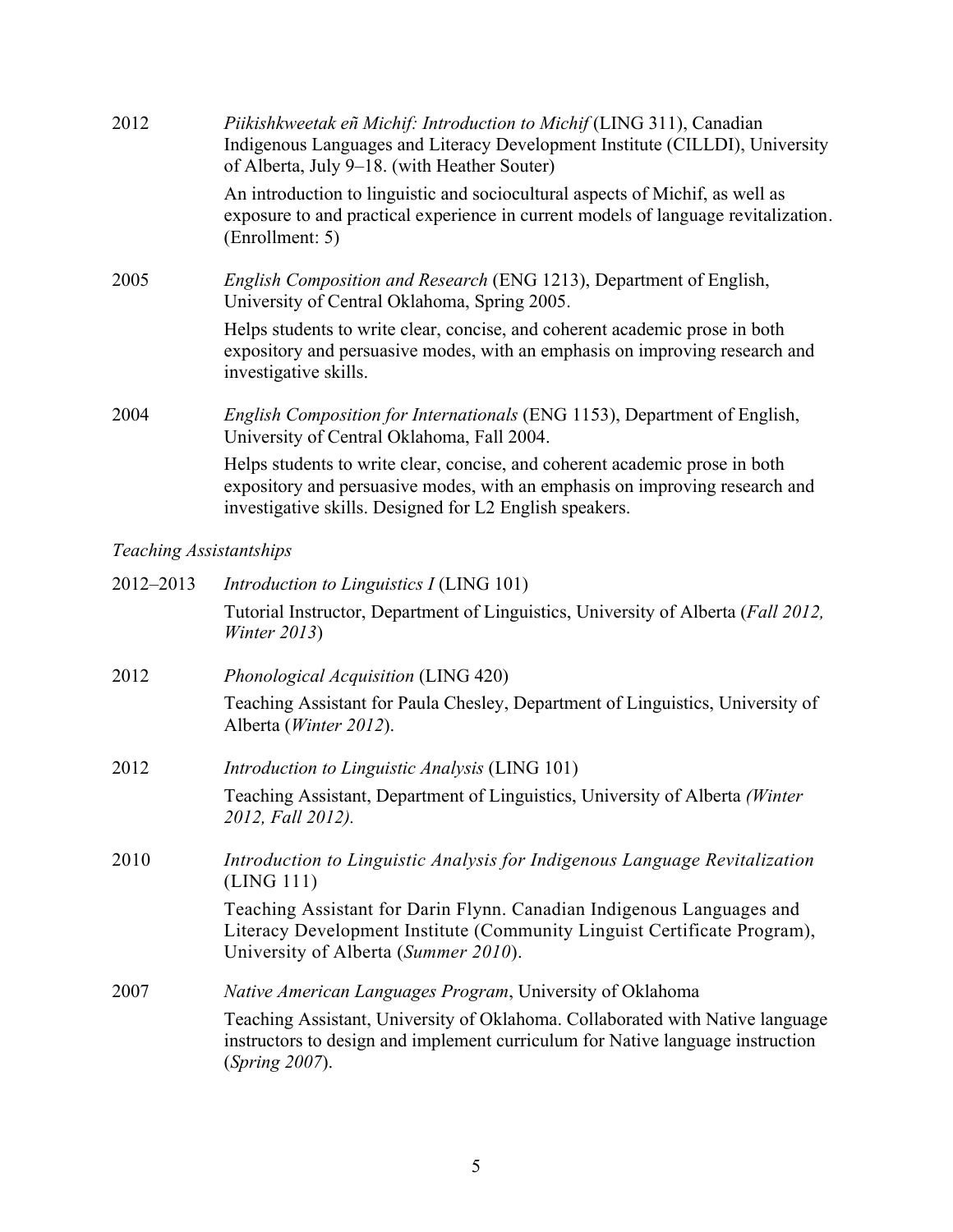2006 *Indian Peoples of Oklahoma* (ANTH 1613) Teaching Assistant for Robert Fields. Department of Anthropology, University of Oklahoma (*Fall 2006*).

# *Other Teaching*

| 2005-2006 | <i>ESL Instructor</i> , Edmond Language Institute, Edmond, OK.                                                                                                                                                        |
|-----------|-----------------------------------------------------------------------------------------------------------------------------------------------------------------------------------------------------------------------|
|           | Skills Taught: Composition, Reading, Speaking, Listening, TOEFL preparation<br>Levels Taught: Beginning, Intermediate, Advanced (1–9)<br>Other duties: Instructor and coordinator for NOVA Japanese exchange program. |
| 2004–2005 | <i>French Teacher</i> , Yukon High School, Yukon, OK.<br>Teach French I and II to high school students.                                                                                                               |
| 2003-2004 | English Teaching Assistant, Académie d'Orléans-Tours, Chartres, France.<br>Teach English and American popular culture in two French primary schools.                                                                  |

# **PRESENTATIONS**

# *Refereed conference presentations*

| 2017a | <b>Sammons, Olivia N.</b> "Nominal classification in Michif." 49 <sup>th</sup> Algonquian<br>Conference, Montreal, Québec. October 27-29.                                                                                                                                                                                                                                          |
|-------|------------------------------------------------------------------------------------------------------------------------------------------------------------------------------------------------------------------------------------------------------------------------------------------------------------------------------------------------------------------------------------|
| 2017b | <b>Sammons, Olivia N. and Katie Grant. "Developing corpora for endangered</b><br>languages: An example from Sauk." 49 <sup>th</sup> Algonquian Conference, Montreal,<br>Québec. October 27-29.                                                                                                                                                                                     |
| 2016a | Rosen, Nicole, Stewart, Jesse, and Olivia N. Sammons. Diachronic effects of<br>language contact in the synchronic Michif vowel system. New Ways of Analyzing<br>Variation 45. Vancouver, BC. November 3–6.                                                                                                                                                                         |
| 2016b | Rosen, Nicole, Stewart, Jesse, and Olivia N. Sammons. "Diachronic effects of<br>language contact in the synchronic Michif vowel system." Poster presented at $90th$<br>Annual Meeting of the Linguistic Society of America, Washington, D.C. January<br>$7 - 10.$                                                                                                                  |
| 2015a | <b>Sammons, Olivia N.</b> "From technical to teachable: The role of texts in<br>documentation and pedagogy." Paper given at the 4 <sup>th</sup> International Conference on<br>Language Documentation and Conservation as part of an NSF-sponsored Special<br>Session on Pedagogy and Language Conservation, University of Hawaii Manoa.<br>Honolulu, Hawaii, February 26–March 1. |
| 2015b | Rosen, Nicole, Stewart, Jesse, and Olivia N. Sammons. "Phonetics of the<br>synchronic Michif vowel system." 47 <sup>th</sup> Algonquian Conference, Winnipeg,<br>Manitoba. October 22-25.                                                                                                                                                                                          |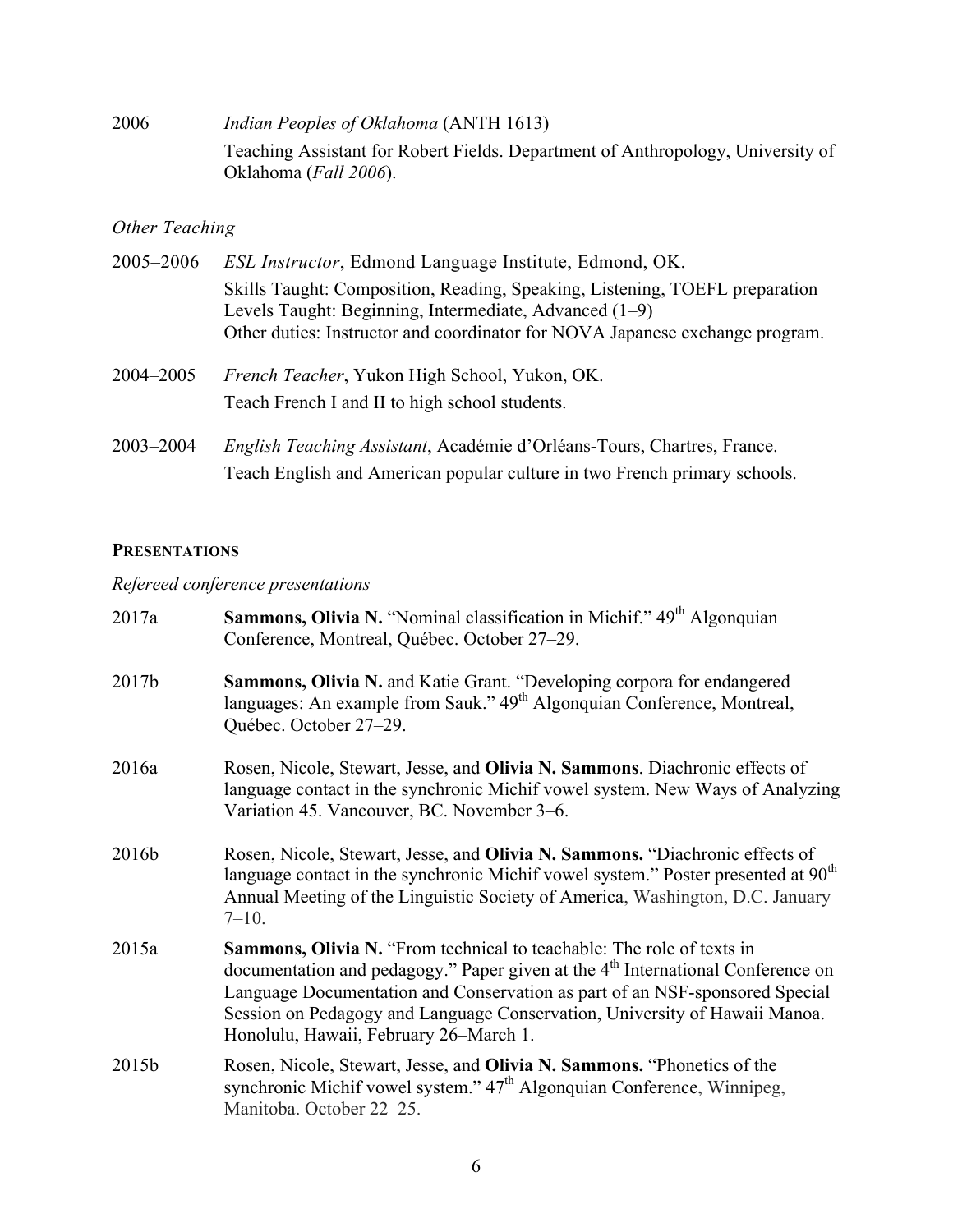| 2014  | Rosenblum, Daisy and Sammons, Olivia N. "Documenting multimodal<br>interaction: Workflows, data management, and archiving." Paper given as part of<br>a special organized session, Documenting Conversation, sponsored by the<br>Committee on Endangered Languages and their Preservation. Annual meeting of<br>the Linguistic Society of America. Minneapolis, Minnesota. January 2–5. |
|-------|-----------------------------------------------------------------------------------------------------------------------------------------------------------------------------------------------------------------------------------------------------------------------------------------------------------------------------------------------------------------------------------------|
| 2013a | Sammons, Olivia N. "Collaboration, communities, and distance." Poster<br>presentation as part of a special organized session, Methodology and Practice in<br>Collaborative Endangered Language Research, sponsored by the Committee on<br>Endangered Languages and their Preservation. Annual meeting of the Linguistic<br>Society of America. Boston, Massachusetts. January 6–9.      |
| 2013b | <b>Sammons, Olivia N.</b> "Linguistic variation and language revitalization:<br>Perspectives from Michif." Poster presentation as part of a special session,<br>Reclaiming Canada's Indigenous languages. Annual meeting of the Canadian<br>Linguistic Association. Victoria, British Columbia. June 1–3.                                                                               |
| 2013c | <b>Sammons, Olivia N.</b> "Inflectional morphology in contact: Michif possessive<br>constructions." Language Documentation and Linguistic Theory 4. School of<br>Oriental and African Studies, London, UK. December 7-8.                                                                                                                                                                |
| 2011a | Sammons, Olivia N. "Grammar guides to accompany Master-Apprentice Sauk<br>language learning." 2 <sup>nd</sup> International Conference on Language Documentation<br>and Conservation. Honolulu, Hawaii, February 11–13.                                                                                                                                                                 |
| 2011b | <b>Sammons, Olivia N.</b> "Variation in the past tense of <i>aller</i> and <i>être</i> in Ontarian<br>French." Change and Variation in Canada V. Victoria, British Columbia, May<br>$14 - 15$ .                                                                                                                                                                                         |
| 2011c | Sammons, Olivia N. and Wesley Y. Leonard. "Breathing new life into<br>Algonquian languages: The Breath of Life Archival Institute for Indigenous<br>Languages." 43 <sup>rd</sup> Annual Algonquian Conference. Ann Arbor, Michigan. October<br>$20 - 23$ .                                                                                                                              |
| 2011d | Sammons, Olivia N., Nadasdi, Terry, and Raymond Mougeon. "Moving' through<br>the past: Thirty years of <i>avoir été</i> in Ontario French." New Ways of Analyzing<br>Variation 40. Washington, D.C. October 27–30.                                                                                                                                                                      |
| 2010a | Sammons, Olivia N. "Towards a typology of direction." 2 <sup>nd</sup> Leipzig Students'<br>Conference in Linguistics. Leipzig, Germany. September 1.                                                                                                                                                                                                                                    |
| 2010b | Sammons, Olivia N. "Algonquian languages in Oklahoma." 42 <sup>nd</sup> Algonquian<br>Conference. St. John's, Newfoundland. October 21-24.                                                                                                                                                                                                                                              |
| 2009a | Sammons, Olivia N. "Kicking the bucket: The development of locational<br>vocabulary in Sauk." 2 <sup>nd</sup> Annual Oklahoma Workshop on Native American<br>Languages. Tahlequah, Oklahoma. April 18-19.                                                                                                                                                                               |
| 2009b | Sammons, Olivia N. "Updating the Sauk lexicon: Implications for language<br>revitalization." 12 <sup>th</sup> Annual Workshop on American Indigenous Languages. Santa<br>Barbara, California. May 8-9.                                                                                                                                                                                  |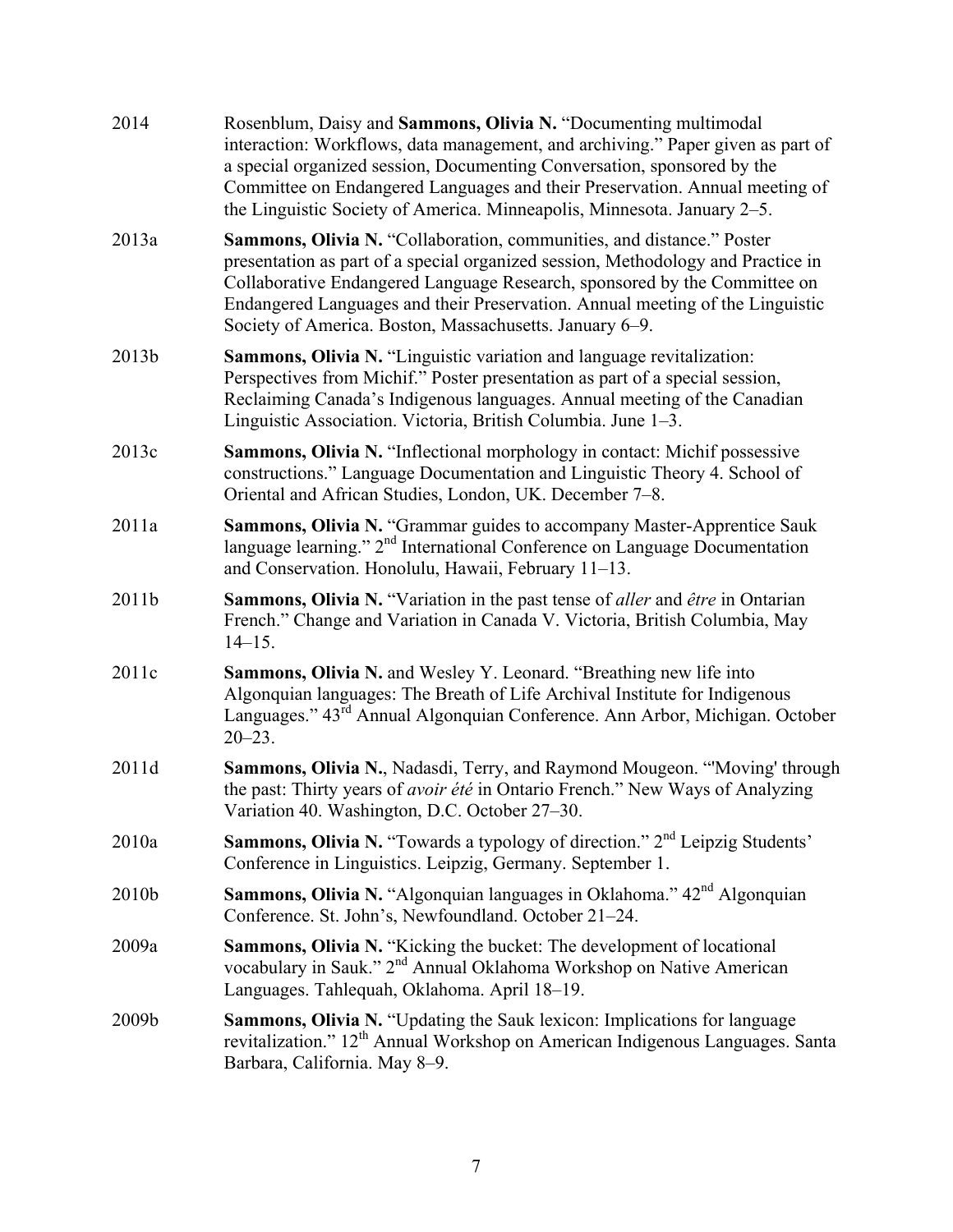| 2009c | <b>Sammons, Olivia N.</b> "A study of lexical borrowing in Sauk." 41st Algonquian<br>Conference. Montréal, Québec. October 29-November 1.                                                                                                    |
|-------|----------------------------------------------------------------------------------------------------------------------------------------------------------------------------------------------------------------------------------------------|
| 2008a | Sammons, Olivia N. "Sauk language revitalization in Oklahoma: Past, present,<br>and future." Poster presented at 4 <sup>th</sup> Annual Conference on the Endangered<br>Languages of North America. Salt Lake City, Utah. March 28–30, 2008. |
| 2008b | <b>Sammons, Olivia N.</b> "A review of Sauk verbal inflection." 1 <sup>st</sup> Annual Oklahoma<br>Workshop on Native American Languages. Tahlequah, Oklahoma. April 19,<br>2008.                                                            |

# *Non-refereed conference presentations*

2012 **Sammons, Olivia N.** "Applicatives in Ile-a-la-Crosse Michif." Alberta Conference on Linguistics. University of Lethbridge. November 3, 2012.

### *Invited presentations*

| 2015  | <b>Sammons, Olivia N.</b> "Enriching the record: The role of conversation in language<br>documentation." Language in the Present. Victoria, British Columbia. September<br>$26 - 27$ . |
|-------|----------------------------------------------------------------------------------------------------------------------------------------------------------------------------------------|
| 2013  | Sammons, Olivia N. "Documenting Michif in Manitoba communities."<br>Department of Native Studies, Brandon University. September 27.                                                    |
| 2012  | Sammons, Olivia N. "The diversity of Michif." Michif Language Workshop,<br>Métis Nation of Alberta, Calgary. June 16.                                                                  |
| 2011a | <b>Sammons, Olivia N. "Working your way into the field: Approaching graduate</b><br>studies and linguistic fieldwork." LINGUIST List, Eastern Michigan University.<br>October 20.      |
| 2011b | <b>Sammons, Olivia N.</b> "Breath of Life Archival Institute for Indigenous<br>Languages." Language Documentation and Research Cluster, University of<br>Alberta. December 2.          |
| 2010a | Sammons, Olivia N. "Endangered language documentation and revitalization."<br>Undergraduate Linguistics Club, University of Alberta, February 4.                                       |
| 2010b | Beck, David, Cox, Christopher, and Olivia N. Sammons. Discussion panel<br>member for screening of 'The Linguists', Edmonton, Alberta, March 22.                                        |
| 2007  | <b>Sammons, Olivia N. Panel member, "Should I go to graduate school?"</b><br>Anthropology Capstone (ANTH 4113), University of Oklahoma, May.                                           |
|       |                                                                                                                                                                                        |

### *Guest lectures*

2017 "Language mixing and Michif." Language in Society (ALDS 3202), Carleton University. September 26.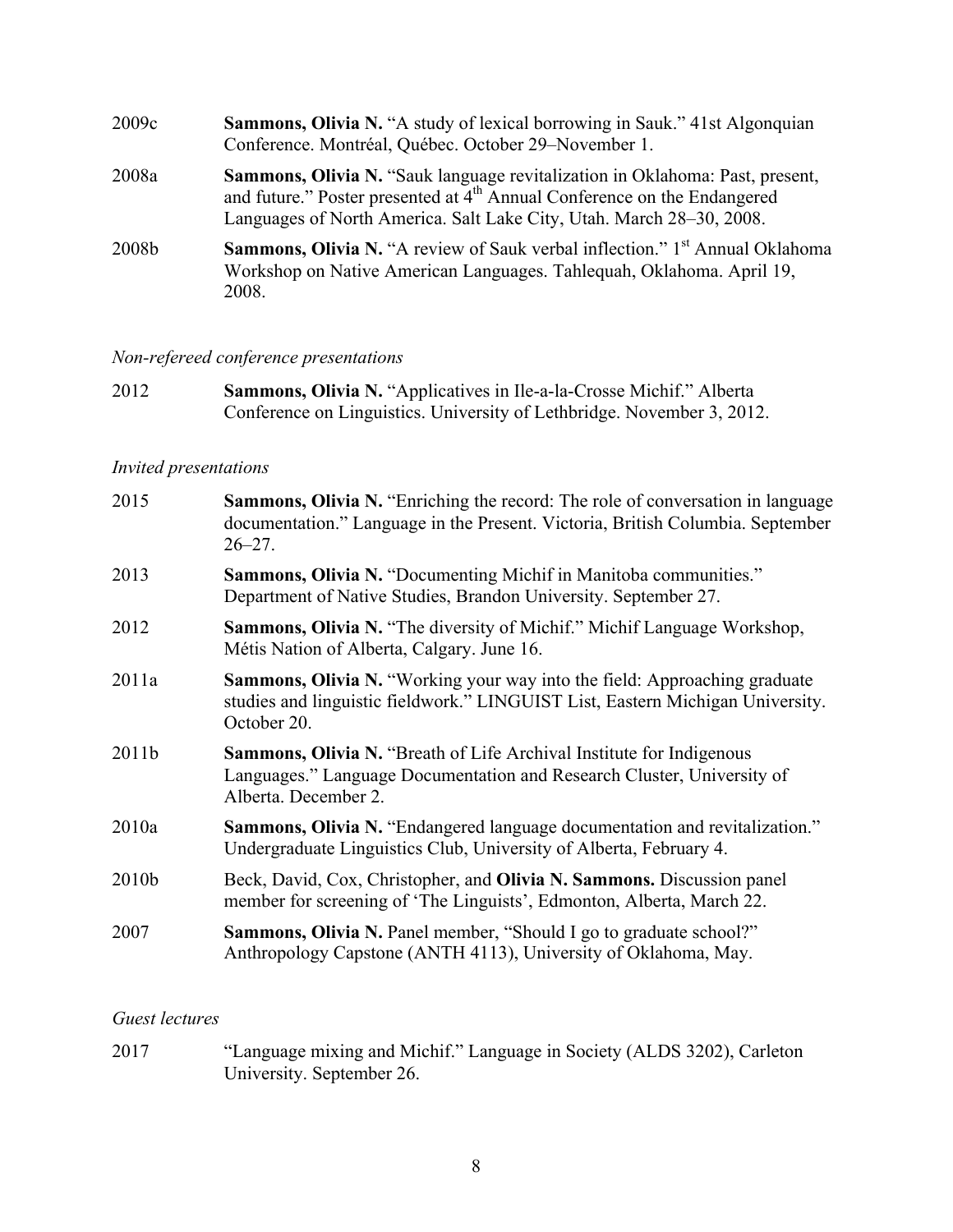| 2016  | "An introduction to Michif in Canada." Language Across Cultures (ANTH/LING<br>1203), University of Oklahoma. October 20.                                        |
|-------|-----------------------------------------------------------------------------------------------------------------------------------------------------------------|
| 2013a | "Moving' through the past: Thirty years of <i>avoir été</i> in Ontario French."<br>Canadian French (FREN 473), University of Alberta. March 21.                 |
| 2013b | "Introduction to polysynthesis." Introduction to Linguistic Analysis (LING 101),<br>University of Alberta. March 12.                                            |
| 2013c | "An introduction to Michif." Sociolinguistics (LING 316), University of Alberta.<br>March 21.                                                                   |
| 2012a | "Introduction to Michif." The Métis: The Emergence of a People (NS 370),<br>Faculty of Native Studies, University of Alberta. January 23.                       |
| 2012b | "Introduction to polysynthesis." Introduction to Linguistic Analysis (LING 101),<br>University of Alberta. November 7.                                          |
| 2012c | "Introduction to polysynthesis." Introduction to Linguistic Analysis (LING 101),<br>University of Alberta. March 15.                                            |
| 2012d | "Michif - One phonological system or two?" Phonological Acquisition (LING<br>420), University of Alberta. February 14.                                          |
| 2011a | "Transfer effects for French speakers learning English." Introduction to English<br>Syntax (LING 204), University of Alberta. August 8.                         |
| 2011b | "Linguistic diversity and language endangerment." Introduction to Linguistic<br>Analysis (LING 101), University of Alberta, February 18. (with Christopher Cox) |
| 2009  | "On doing linguistic fieldwork." Linguistics for ESL Teachers (ENG 5353),<br>University of Central Oklahoma, April 9.                                           |
| 2008  | "Linguistic diversity and language revitalization in Oklahoma." Linguistics for<br>ESL Teachers (ENG 5353), University of Central Oklahoma, September 11.       |

*Teaching Presentations and Workshops*

| 2017  | "Annotation methods using ELAN and SayMore." Invited two-day workshop on<br>written and oral annotation methods using ELAN and SayMore software for<br>members of NSF-funded project Beyond Words: Documenting Ojibwe [CIW]<br>Caregivers. Minneapolis, Minnesota. June 9–10.                             |
|-------|-----------------------------------------------------------------------------------------------------------------------------------------------------------------------------------------------------------------------------------------------------------------------------------------------------------|
| 2016  | "Oral Annotation Using SayMore." Invited workshop on oral annotation<br>techniques using SayMore software for Sauk Language Department staff. Funded<br>by Sauk Narrative Project, National Science Foundation. Stroud, Oklahoma.<br>October 14.                                                          |
| 2015a | "Total Physical Response Workshop, Part 1," with Jordan Lachler and<br>Christopher Cox. Invited four-day workshop on Total Physical Response (TPR)<br>teaching methods for Southern Tutchone language teachers. Organized by<br>Council of Yukon First Nations, Champagne and Aishihik First Nations, and |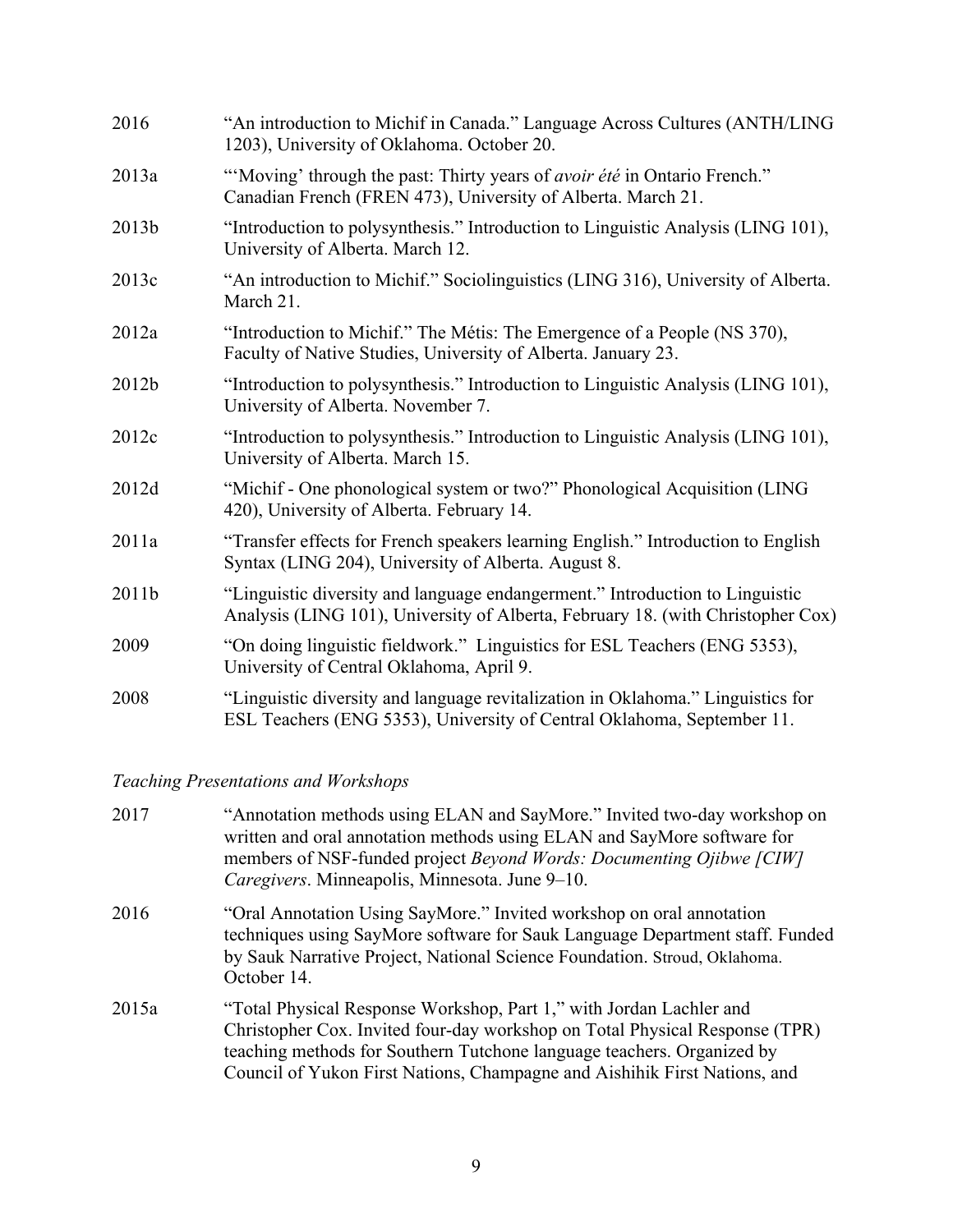|       | Canadian Indigenous Languages and Literacy Development Institute. Haines<br>Junction, Yukon Territory. May 23–26.                                                                                                                                                                                                                                                                                                                                                                                   |
|-------|-----------------------------------------------------------------------------------------------------------------------------------------------------------------------------------------------------------------------------------------------------------------------------------------------------------------------------------------------------------------------------------------------------------------------------------------------------------------------------------------------------|
| 2015b | "Total Physical Response Workshop, Part 2," with Jordan Lachler and<br>Christopher Cox. Invited four-day workshop on Total Physical Response (TPR)<br>teaching methods for Southern Tutchone language teachers, with an emphasis on<br>Total Physical Response Storytelling (TPRS). Organized by Council of Yukon<br>First Nations, Champagne and Aishihik First Nations, and Canadian Indigenous<br>Languages and Literacy Development Institute. Haines Junction, Yukon<br>Territory. June 16-19. |
| 2015c | "Transcription in ELAN: An Introduction." Invited three-day workshop on<br>transcription methods using ELAN software for Sauk Language Department staff.<br>Funded by Sauk Narrative Project, National Science Foundation. Stroud,<br>Oklahoma. September 9, 11, 14.                                                                                                                                                                                                                                |
| 2012  | "Much more Michif!" Invited one-day workshop on language teaching methods<br>and techniques offered for Michif language instructors in southwestern Manitoba.<br>Brandon, Manitoba, December 1.                                                                                                                                                                                                                                                                                                     |
| 2010  | "Introduction to Sauk grammar." Invited three-day workshop offered for Sauk<br>Language Department Master-Apprentice interns. Stroud, Oklahoma, June 14-16.                                                                                                                                                                                                                                                                                                                                         |
| 2009  | "Creating in language," with the Oklahoma Native Languages Association<br>(ONLA) Teaching Team. Legacy 1909–2009: $37th$ Annual Symposium of the<br>American Indian, Northeastern State University, Tahlequah, Oklahoma, April 15-<br>18.                                                                                                                                                                                                                                                           |
| 2009  | "Native language youth video workshop," with Kristin Dowell, Mary S. Linn, and<br>Michael McCarty. NSF-funded training workshop in video production and editing<br>for Native American high school students. Sam Noble Oklahoma Museum of<br>Natural History, Norman, Oklahoma, February 6, 7, 21, 2009 and June 5, 6, 12,<br>13.                                                                                                                                                                   |
| 2008  | "The basics of digital audio recording," with Mary S. Linn and Michael McCarty.<br>Oklahoma Native Language Association 12 <sup>th</sup> Annual Conference. Preston,<br>Oklahoma, October 9–10.                                                                                                                                                                                                                                                                                                     |
| 2008  | "Time and storytelling: An introduction to teaching tense and aspect in Native<br>American languages," with the ONLA Teaching Team. The Sun, the Moon, the<br>Stars: Rhythms of Life: 36 <sup>th</sup> Annual Symposium of the American Indian,<br>Northeastern State University, Tahlequah, Oklahoma. April 17-18.                                                                                                                                                                                 |
| 2007  | "Morphology and syntax: Ingenuity of Native languages," with the ONLA<br>Teaching Team. Still the Waters Run: 35 <sup>th</sup> Annual Symposium of the American<br>Indian, Northeastern State University, Tahlequah, Oklahoma, April 20.                                                                                                                                                                                                                                                            |
| 2007  | "What are teaching methods? Terms and trends explained," with the ONLA<br>Teaching Team. Oklahoma Native Language Association 11 <sup>th</sup> Annual<br>Conference. Preston, Oklahoma, October 11-12.                                                                                                                                                                                                                                                                                              |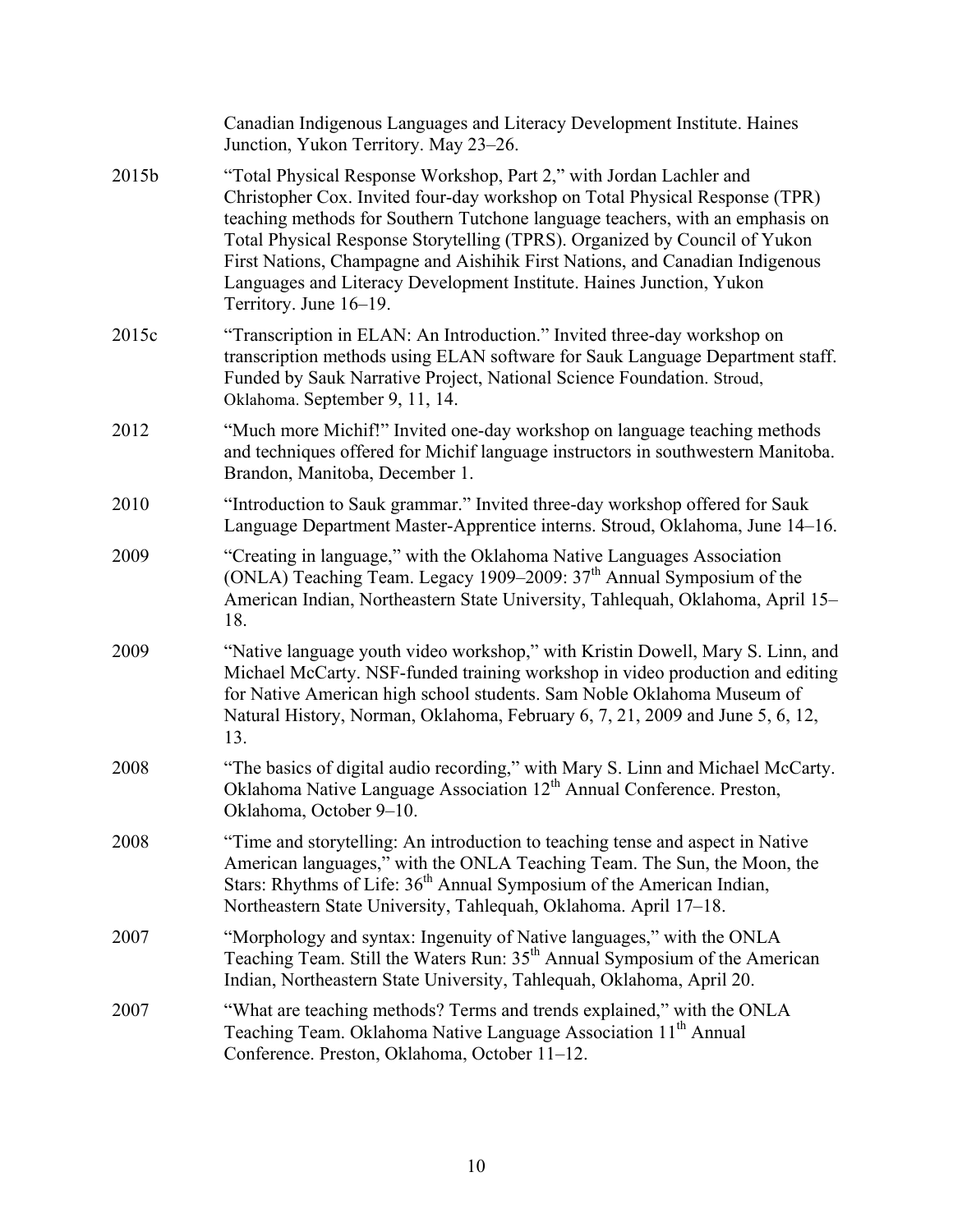### **RESEARCH EXPERIENCE**

- 2014–2018 *Linguist.* Digitization, Transcription, and Publication of Sauk Narratives (co-PI with Jacob Manatowa-Bailey, Sauk Language Department). Transcribe, translate, and provide textual analysis of legacy Sauk language recordings. Prepare annual grant reports.
- 2014–2015 *Editor,* Algonquian Linguistic Atlas (PI: Marie-Odile Junker, Carleton University). Contribute audio recordings, transcribe and input Michif language data into online database (http://www.atlas-ling.ca).
- 2010–2011 *Graduate Research Assistant*, Michif Dictionary Project (PI: Nicole Rosen, University of Lethbridge). Transcribe audio recordings of Michif and Métis French.
- 2010–2011 *Graduate Research Assistant*, Centre for Comparative Psycholinguistics, University of Alberta. Assist in the administration of psycholinguistic experiments.
- 2008–2009 *Graduate Research Assistant*, Oklahoma Digitization & Access Grant (PI: Mary S. Linn, University of Oklahoma). Organize and facilitate training workshops in digital video language documentation for Native American high school students.
- 2007–2008 *Graduate Research Assistant,* Euchee Dictionary Project (PI: Mary S. Linn, University of Oklahoma). Design lexical data management for Euchee language; input language data into dictionary database.

### **OTHER EMPLOYMENT**

- 2008–2009 *Certified IELTS Examiner*, International English Language Testing System Administer and evaluate IELTS Speaking Exam according to holistic standards.
- 2007–2009 *Certified TOEFL iBT Rater*, Educational Testing Services Evaluate and score responses for the speaking portion of TOEFL iBT according to TOEFL iBT set of holistic standards.
- 2007–2009 *TEACH Test Panelist,* English Assessment Program, University of Oklahoma Serve on teaching certification panel to assess English language ability of international instructors and graduate teaching assistants.

#### **OTHER AWARDS AND HONORS**

| 2002 | Liberal Arts Class Marshal, University of Central Oklahoma                                |
|------|-------------------------------------------------------------------------------------------|
| 2002 | Outstanding Foreign Language Graduating Student, University of Central<br><b>Oklahoma</b> |
| 2000 | Outstanding German Student, University of Central Oklahoma                                |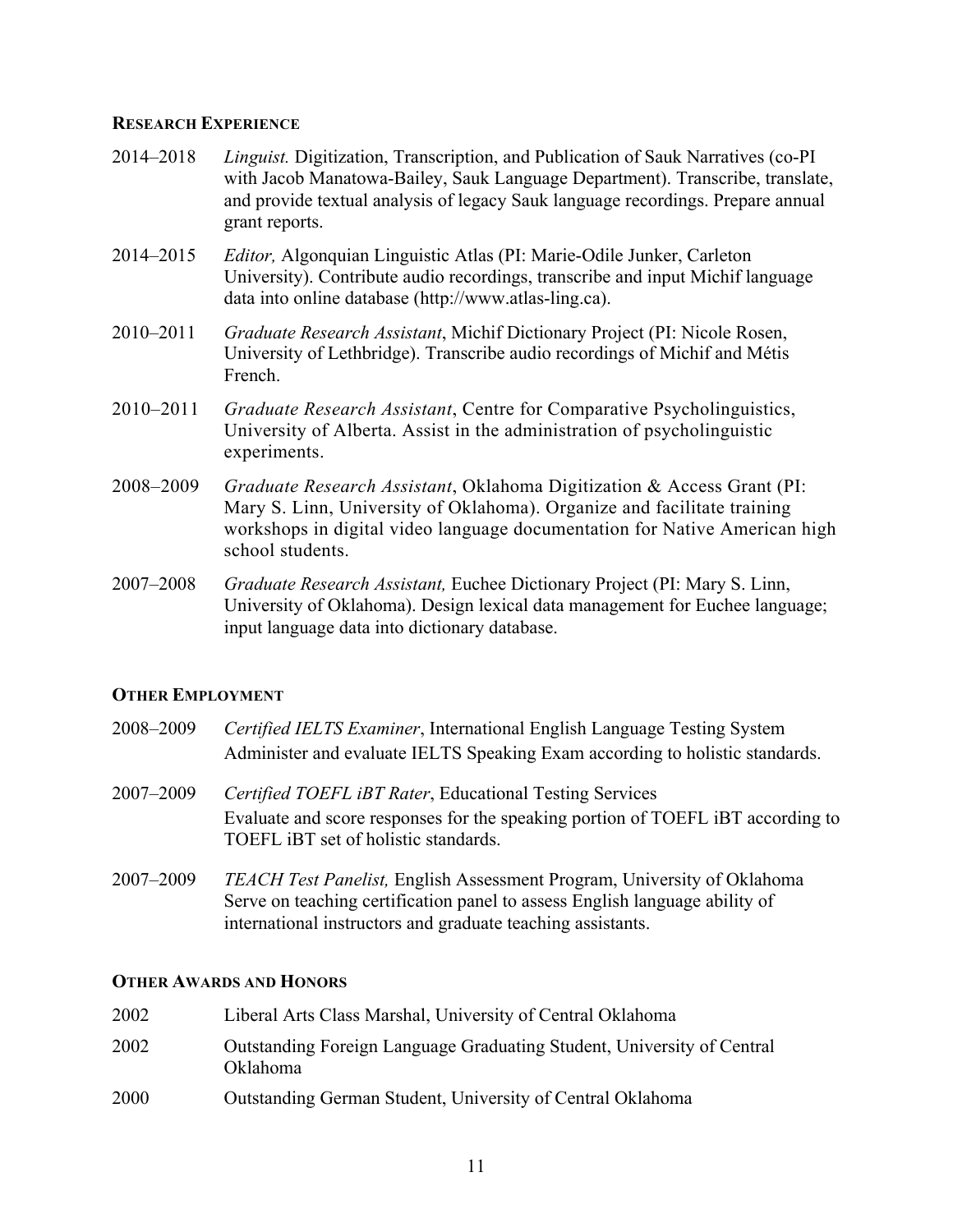| 2000      | Outstanding French Student, University of Central Oklahoma |
|-----------|------------------------------------------------------------|
| 1999–2002 | President's Honor Roll, University of Central Oklahoma     |

### **LANGUAGE DOCUMENTATION**

### *Fieldwork Experience:*

Michif (Algonquian / Indo-European), Alberta. 2010–present. Sauk (Algonquian), Oklahoma. 2007–present. Kashaya Pomo (Pomoan), field methods course (LSA Summer Institute). 2009. Nepali (Indo-Aryan), field methods course (University of Oklahoma). 2009. Cherokee (Iroquoian), field methods course (University of Oklahoma). 2008. Navajo (Na-Dene), field methods course (University of Oklahoma). 2008.

*Documentary research tool proficiency:* Audacity, ELAN, Final Cut Pro X, FLEx, Goldvarb X, R, SayMore, Toolbox, Transcriber

### **COMMUNITY INVOLVEMENT**

| $2009 -$  | Linguistics and curriculum development consultant, grant co-writer, Sauk<br>Language Department (Sac and Fox Nation of Oklahoma, USA).                                                                                                               |
|-----------|------------------------------------------------------------------------------------------------------------------------------------------------------------------------------------------------------------------------------------------------------|
| 2011      | <i>Mentor</i> , U.S. National Breath of Life Archival Institute for Indigenous<br>Languages, Washington DC (June 13–24). Online:<br>http://nationalbreathoflife.org                                                                                  |
| 2010-2011 | <i>Linguistics consultant and grant co-writer, Michif Culture and Resource Institute</i><br>(St. Albert, Alberta, Canada).                                                                                                                           |
| 2009-2010 | <i>Volunteer</i> , "Métis in Alberta" project, Métis Nation of Alberta. Assist with audio<br>and video recording of interviews with Michif speakers in communities<br>throughout Alberta; collaborate with Michif speakers to transcribe recordings. |

### **PROFESSIONAL SERVICE**

| 2015      | Reviewer, Documenting Endangered Languages Program, National Science<br>Foundation                                                                     |
|-----------|--------------------------------------------------------------------------------------------------------------------------------------------------------|
| 2014      | Session Organizer, "Documenting Conversation." (with Jeff Good). Annual<br>meeting of the Linguistic Society of America, Minneapolis, MN, January 2–5. |
| 2013      | <i>Volunteer</i> , Dene Languages Conference. Calgary, Alberta, June 12–14.                                                                            |
| 2012-2013 | <i>Organizer</i> , Language Documentation and Research Cluster reading group,<br>University of Alberta.                                                |
| 2010-2013 | Appointed Graduate Student Representative, Program Committee, Linguistic<br>Society of America.                                                        |